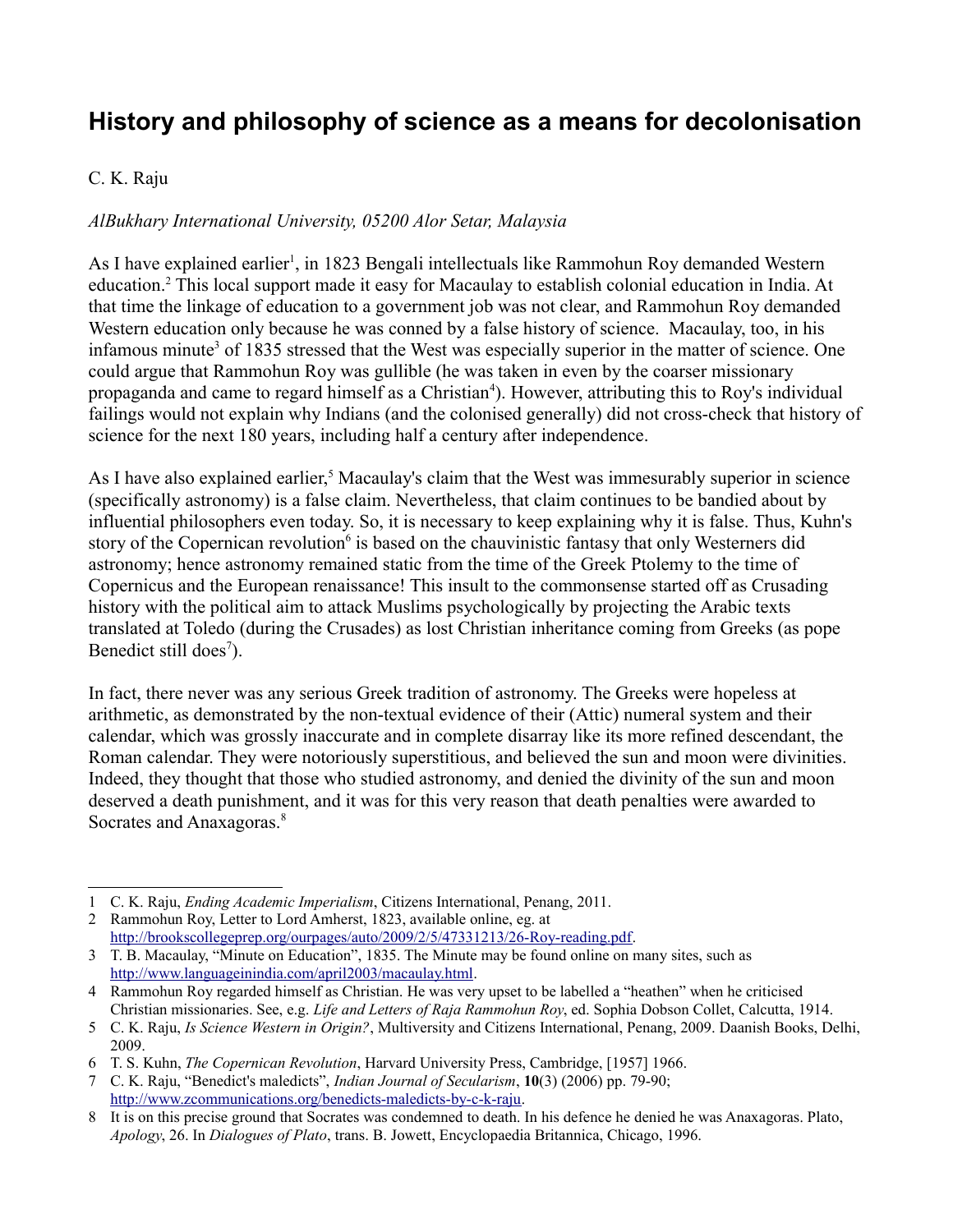Obviously, there is no proof that Greeks ever did serious astronomy or that any Claudius Ptolemy even existed. Indeed, Ptolemy's purported dates are based on the dates of factitious "observations" for it has been conclusively demonstrated<sup>[9](#page-1-0)</sup> that the dates (of e.g. eclipses) were back-calculated with systematic errors arising from wrong theories; those errors could not possibly be observational errors. As for the book *Almagest*, it was originally written in Persian<sup>[10](#page-1-1)</sup> and the earliest available manuscripts are in Arabic from after the  $9<sup>th</sup> -12<sup>th</sup>$  c. CE (since its star list mentions the current pole star, which was certainly not the pole star before the 9<sup>th</sup> c). (The *Syntaxis* is a late Greek translation from Arabic, not the other way round.) Like any scientific text, the *Almagest* was accretive, and it absorbed much Indian astronomical material from the Indian astronomical texts brought to Baghdad, from the  $8<sup>th</sup>$  c. onwards, and to Persia from the 6th c. For example, the introduction to the *Almagest* paraphrases the long-drawn controversy in India over Aryabhata's ( $5<sup>th</sup>$  c.) theory of a moving earth. Like other Arab astronomical texts of that time, the *Almagest* mentions the difficulty with multiplication, etc. Western scholarship has no serious answer to any of this criticism, and just ignores it to persist with its fantasies, so it is time to reject those fantasies and move on.

As for Copernicus, due to fear of the Inquisition, he suppressed his Islamic sources (Ibn Shatir of Damishk, and the Maragheh school of Khwaja Nasiruddin Tusi<sup>[11](#page-1-2)</sup>). He was not a revolutionary but a mere translator, who translated into Latin from the Greek translations already available, without fully understanding them. One might quibble, as a Harvard don has done,<sup>[12](#page-1-3)</sup> that Copernicus "independently rediscovered" Ibn Shatir's model, even though Copernicus regularly visited the Vatican library which contained a Greek translation of Ibn Shatir's book (Western scholars are shatir at quibbling about "independent rediscovery"! But would one grant a PhD to a student who reproduces a book in the library claiming he did not see it?) Nevertheless, that still does not justify Macaulay's claim that the West was immesurably superior in astronomy, so that justification for Western education falls flat.

Then, there is the issue of the Newtonian revolution. Newton's planetary model is based entirely on the calculus, now known to have been imported from India. By 1832, the Indian origins of infinite series had already been made public by some honest Britishers,<sup>[13](#page-1-4)</sup> and, as a historian, Macaulay should have been aware of that when he penned his minute of 1835. Further, as I have brought out,<sup>[14](#page-1-5)</sup> regardlss of Western quibbles to the contrary, those infinite series *did* amount to the calculus, and Europeans did learn about calculus from India, the way they earlier learnt arithmetic algorithms from India.

Jesuits replicated the Toledo model in Cochin, systematically translating and taking a variety of Indian texts, including astronomical texts, from India to Europe. These texts naturally went to people like Clavius (a Jesuit general) and Tycho Brahe (Astronomer Royal to the Holy Roman Empire). Naturally also, Tycho Brahe's astronomical model is a carbon copy of Nilkantha's, and Julius Scaliger's Julian day-number system was common used in Indian astronomy. Noticeably, Clavius' Gregorian reform of the Christian calendar was based not on observations but on texts; and surely those texts were not 3

<span id="page-1-0"></span><sup>9</sup> R. R. Newton, *The Crime of Claudius Ptolemy*, Johns Hopkins University Press, Baltimore, 1977.

<span id="page-1-1"></span><sup>10</sup> The *Almagest* starts off by addressing a Cyrus. G. J. Toomer, *Ptolemy's Almagest*, Princeton University Press, 1998.

<span id="page-1-2"></span><sup>11</sup> N. M. Swerdlow and O. Neugebauer, *Mathematical Astronomy in Copernicus's De Revolutionibus*, Springer-Verlag, New York, 1984, part 1, p. 47. Also, George Saliba, "Arabic Astronomy and Copernicus", *A History of Arabic Astronomy*, New York, 1994, ch. 15. For a more recent update, see [http://www.columbia.edu/~gas1/project/visions/case1/sci.1.html.](http://www.columbia.edu/~gas1/project/visions/case1/sci.1.html)

<span id="page-1-3"></span><sup>12</sup> Owen Gingerich, "Islamic astronomy", [http://faculty.kfupm.edu.sa/phys/alshukri/PHYS215/Islamic\\_astronomy.htm.](http://faculty.kfupm.edu.sa/phys/alshukri/PHYS215/Islamic_astronomy.htm)

<span id="page-1-4"></span><sup>13</sup> Charles M. Whish, paper presented in 1832: "On the Hindu quadrature of the circle and the infinite series of the proportion of the circumference to the diameter exhibited in the four Shastras, the Tantrasamgraham, Yukti-Bh¯as¯a, Carana Padhati and Sadratnam¯ala", Trans. R. Asiatic Soc. Gr. Britain and Ireland, 3 (1835) 509–523. The account of an earlier discussion and the statement of Heyne is in J. Warren, *Kala Sankalita*, Madras, 1825.

<span id="page-1-5"></span><sup>14</sup> C. K. Raju, *Cultural Foundations of Mathematics*, Pearson Longman, 2007.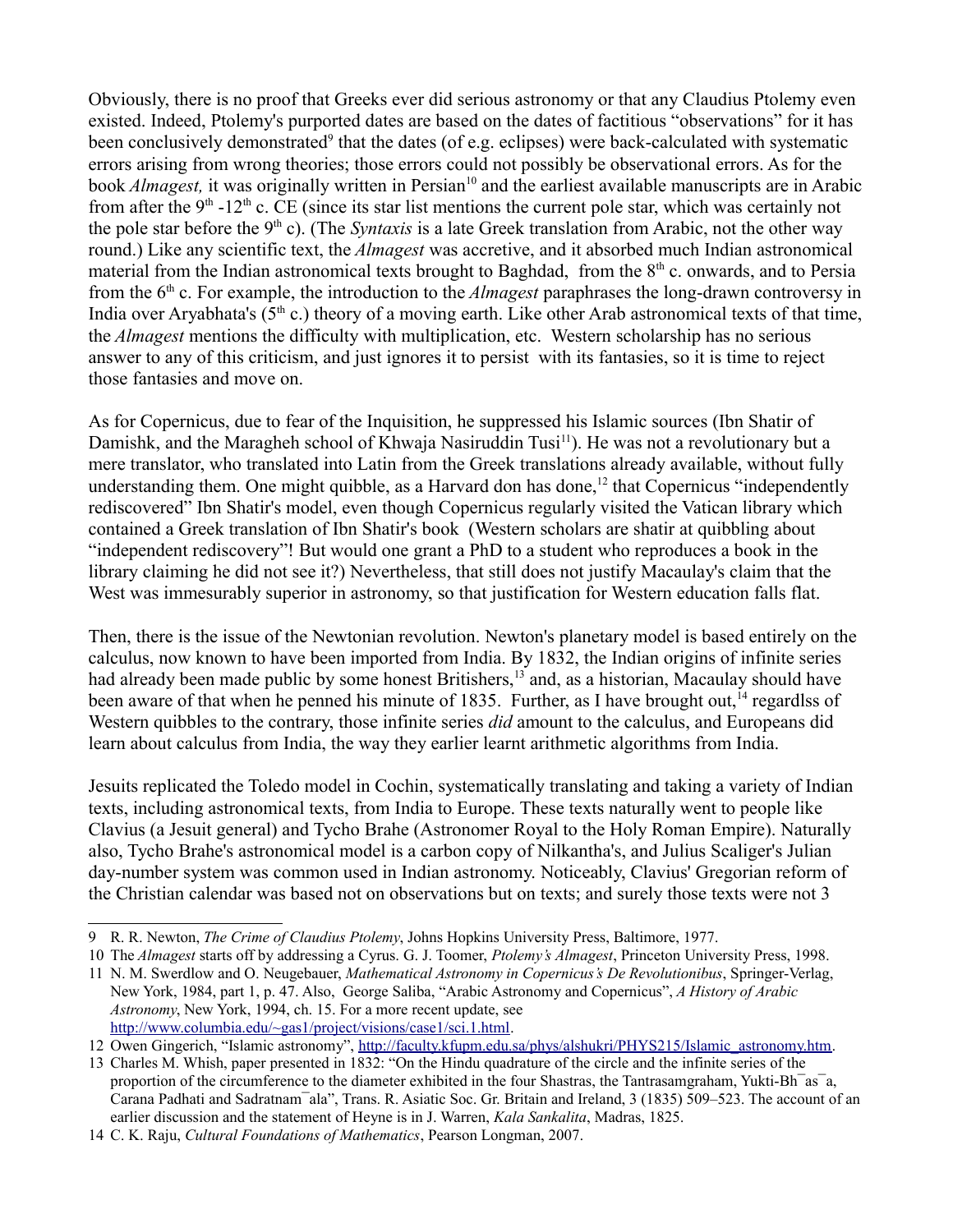centuries old as the pope made out in his bull. Kepler fudged his data, he was nearly blind, and Tycho's masonry instrument (which copied al Kashi's) were far too inaccurate. So, Kepler's precise orbit of Mars was also taken from Indian texts, for it could not have been obtained then by observations. (Indian astronomy incidentally used elliptic planetary orbits.)

Every problem of Newtonian physics involves the solution of a differential equations. Indian astronomers who obtained the precise "trigonometric" values needed for the calendar and navigation, and developed the related infinite series, belonged to the school of Aryabhata 5<sup>th</sup> c., who was the first to discard geometric methods, and numerically solve the differential equations for sine and cosine.<sup>[15](#page-2-0)</sup> Aryabhata's numerical method is today known as "Euler's method", which Euler "independently rediscovered" after perusing Indian calendrical texts!

All this suggests a completely different picture from the crass glorification of the West one finds in the usual histories and philosophies of science, propagated through school texts, and history channels on TV. Instead of being the glorious creative inventors they paint themselves to be, Westerners come across as people who systematically expropriated not only the physical resources of others, but also their intellectual resources, and then falsely glorified themselves. (Glorifying itself through false history was a declared church strategy since Orosius' *History Against the Pagans*.) Remarkably, the same set of lies with some minor variations served to put down (a) Muslims during the Crusades, (b) it served to "morally" justify<sup>[16](#page-2-1)</sup> racism during the slave trade, (c) it served to capture minds and build West-supporters through Western education across the colonies, and (d) today it continues to serve the interests of hegemony through soft power after the Cold War.<sup>[17](#page-2-2)</sup>

This church technique of mind control through false history was amplified and propagated through Western education. That education system started during the Crusades; it aimed to create fervent missionaries by brainwashing the minds of the young by stuffing them with a variety of false myths and superstitions. Macaulay was well aware that Western education helped control the human mind and human behaviour; in his speech on education in the British parliament<sup>[18](#page-2-3)</sup> he touted education as a superb counter revolutionary tool, far superior and cheaper than maintaining armed forces to curb internal violence!

All this suggests that a false history of science is a very dangerous thing, since so much power continues to flow from it. Even though slavery and colonialism have officially ended, a false history of science propagated through school texts continues to result in millions of students developing an awe of the West and developing blind faith in Western authority, which can then be used to mislead them as desired. If false history of science was critical to colonisation, then decolonisation must necessarily proceed by correcting that false history.

Also, a false history of science also leads to a bad philosophy of science and that leads to bad science. (e.g. claiming that Newton developed calculus leads to the present-day bad philosophy of calculus with limits<sup>[19](#page-2-4)</sup>). Further, it is the bad philosophy of math which makes math difficult, and puts people off

<span id="page-2-0"></span><sup>15</sup> *Aryabhatiya*, *Ganita* 12. See the detailed exposition in *Cultural Foundations of Mathematics*, cited above, p. 132 et seq.

<span id="page-2-1"></span><sup>16</sup> E.g. Immanuel Kant, "Of National Characteristic...", trans. John T. Goldthwait, University of California Press, Berkeley, 1991, pp. 110–1.

<span id="page-2-2"></span><sup>17</sup> S. P. Huntington, *The Clash of Civilizations and the Remaking of World Order*, Viking, New Delhi, 1997. For an elaboration of how this strategy operates through science, see C. K. Raju, *The Eleven Pictures of Time*, Sage 2003.

<span id="page-2-3"></span><sup>18</sup> T. B. Macaulay, Speech delivered to the House of Commons, 18 April 1847. *Miscellaneous Writings and Speeches of Lord Macaulay*, vol. IV, *Speeches of Lord Macaulay.* Project Gutenberg ebook, [http://www.gutenberg.org/files/2170/2170-h/2170-h.htm#2H\\_4\\_0031.](http://www.gutenberg.org/files/2170/2170-h/2170-h.htm#2H_4_0031)

<span id="page-2-4"></span><sup>19</sup> C. K. Raju, "Teaching mathematics with a different philosophy." Part 1: Formal mathematics as biased metaphysics.